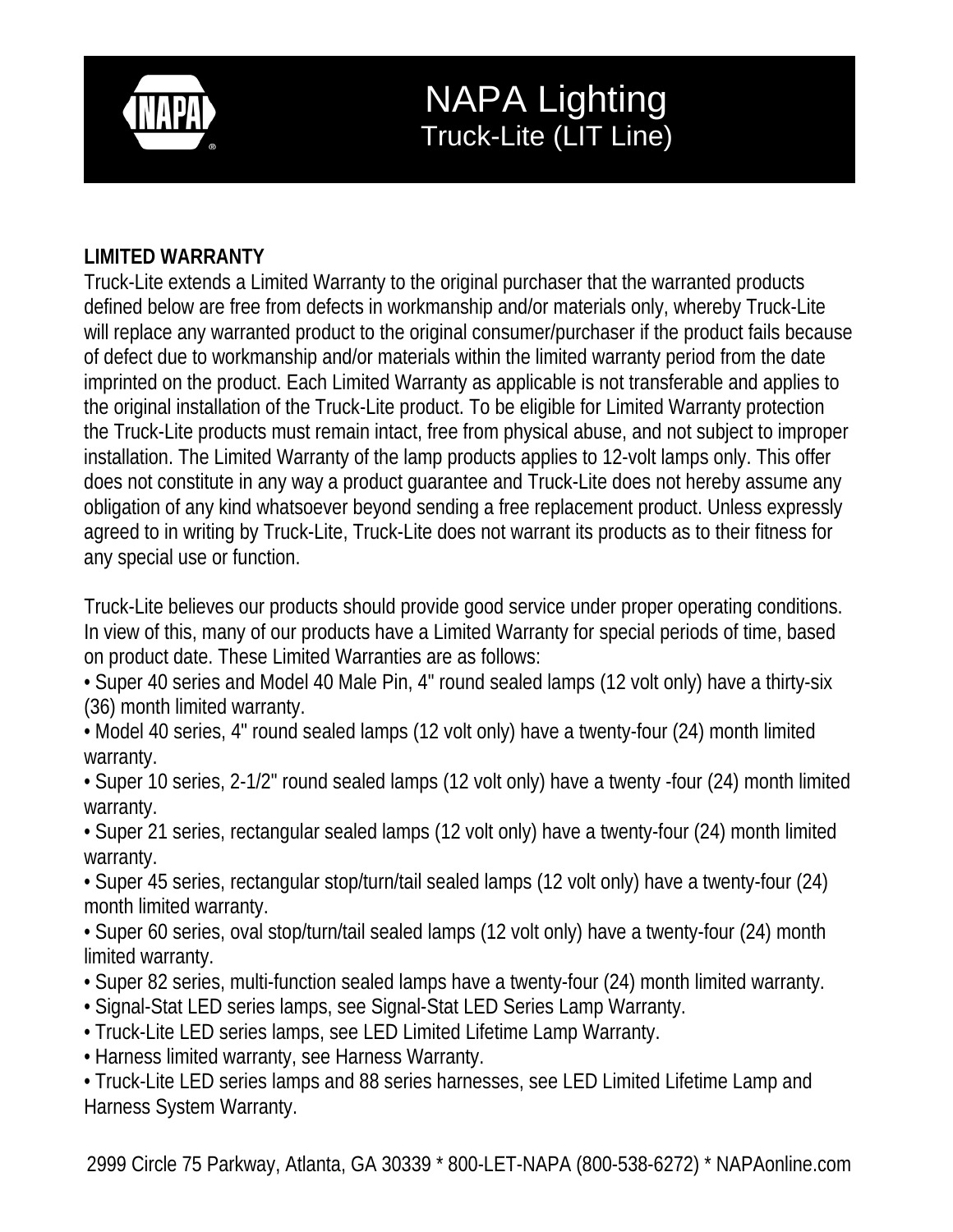

#### **LED LIMITED LIFETIME WARRANTY**

Truck-Lite extends a Limited Lifetime Warranty to the original purchaser that the Truck-Lite Sealed LED lamp is free from defects in workmanship and/or materials only. Truck-Lite will replace any Sealed LED Lamp to the original consumer/purchaser, if the lamp fails due to defects in workmanship and/or materials only. *THE LED LIMITED LIFETIME LAMP WARRANTY DOES NOT APPLY TO SEVERE APPLICATIONS* such as buses, construction equipment and off-road vehicles. These applications are examples only and are not all inclusive of each excluded application. *MANY CHEMICALS AND/OR CLEANERS ARE INCOMPATIBLE with Truck-Lite Sealed LED products. The LED Limited Lifetime Lamp Warranty does not apply to damage associated with incompatible chemicals or cleaners. However, this LED Limited Lifetime Lamp Warranty will be extended to include exposure to chemicals and/or cleaners associated with use ONLY if Truck-Lite Sealed LED lamps are purchased with the optional "DiamondShell™ " hard coating. Truck-Lite Sealed LED lamps are to REMAININTACT, FREE FROM PHYSICAL ABUSE, NOT SUBJECT TO IMPROPER INSTALLATION OR MODIFICATION AND MUST BE USED ONLY WITH TRUCK-LITE APPROVED WIRING ACCESSORIES. ANY VIOLATION OF THESE CONDITIONS WILL VOID THIS LED LIMITED LIFETIME LAMP WARRANTY. This LED Limited Lifetime Lamp Warranty is not transferable and applies to the ORIGINAL INSTALLATION of the Truck-Lite Sealed LED lamp for AS LONG AS THE ORIGINAL CONSUMER/PURCHASER OWNS THE VEHICLE (LIFETIME.* 

Truck-Lite Sealed LED lamps are designed to give the purchaser a wide variety of plug/connection options. Each plug/connection option offers different performance characteristics. Therefore, Sealed LED lamps have a Limited Lifetime Warranty with the following two exceptions:

• Sealed LED lamps using standard bullet terminal/receptacle type connections integral to the lamp housing will have a three (3) year Limited Warranty.

• Sealed LED lamps, which are hardwired and use standard bullet terminal/receptacle type connections have a limited lifetime warranty on the lamp. Connector failure, however, is covered by a three (3) year Limited Warranty.

#### **LIMITED HARNESS WARRANTY**

Truck-Lite extends a Limited Harness Warranty to the original consumer/purchaser that the Truck-Lite Series 50 and Series 88 harness systems are free from defects in workmanship and/or materials only. Truck-Lite will replace any Series 50 or Series 88 harness to the original consumer/ purchaser, if the product fails because of defects due to workmanship and/or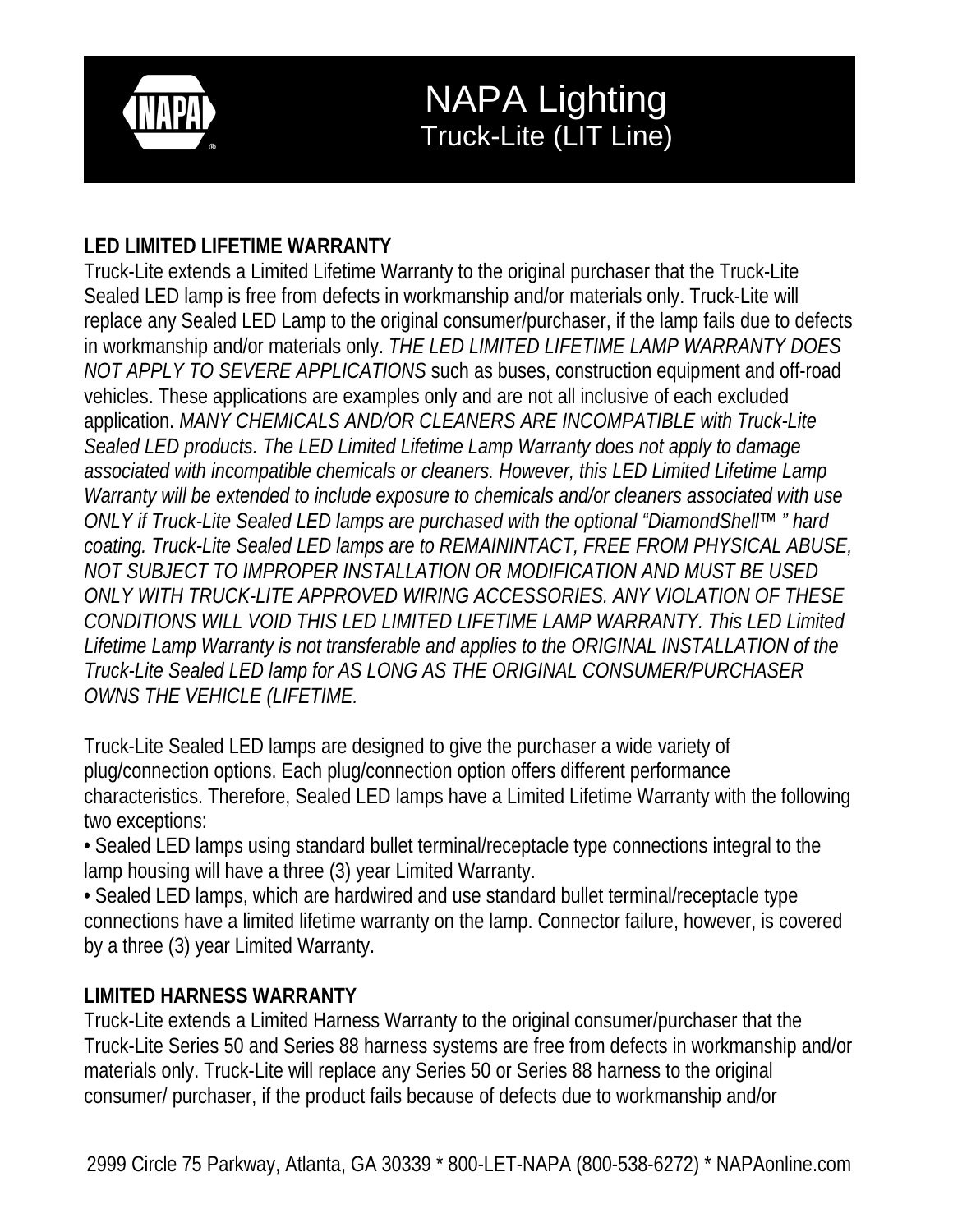

materials only within five (5) years from the date of purchase of the product. This Limited Harness Warranty is not to the original installation of product.

To be eligible for this Limited Harness Warranty protection the Series 50 or Series 88 harness system must have been *PROPERLY INSTALLED, PROPERLY MAINTAINED, AND THE INTEGRITY OF THE SYSTEM MUST REMAIN INTACT. Series 50 or Series 88 harness systems MUST BE USED ONLY WITH TRUCK-LITE APPROVED LIGHTING PRODUCTS AND ACCESSORIES. USE OF UNAPPROVED LIGHTING PRODUCTS AND ACCESSORIES WILL VOID THIS LIMITED HARNESS WARRANTY.* 

#### **LIMITED LIFETIME LED LAMP & HARNESS SYSTEMS WARRANTY**

Truck-Lite extends a LIMITED LIFETIME LED LAMP AND HARNESS SYTEMS WARRANTY that Lighting Systems featuring Truck-Lite Series 88 harness and Truck-Lite Sealed LED lamps equipped with SureSeal connections are free from defects in workmanship and/or materials only. Truck-Lite will replace defective Series 88 harness components and LED lamps with SureSeal connections to the original consumer/purchaser, if the product fails due to defects in workmanship or materials. This Limited Lifetime LED Lamp and Harness Systems Warranty applies to the original installation of the product only. This Limited Lifetime LED Lamp and Harness Systems Warranty extends for as long as the *ORIGINAL CONSUMER/PURCHASER OWNS THE VEHICLE.* 

*MANY CHEMICALS AND/OR CLEANERS ARE INCOMPATIBLE* with Truck-Lite Sealed LED products. This Limited Lifetime LED Lamp and Harness Systems Warranty does not apply to damage associated with the use of incompatible chemicals or cleaners (Questions as to compatibility of specific materials should be directed to the manufacturer and/or the Truck-Lite Corporate Laboratory). However, this Limited Lifetime LED Lamp and Harness Systems Warranty will apply and include exposure to chemical/cleaners associated with use *ONLY* if Truck-Lite Sealed LED lamps are purchased with optional "Diamond Shell®" hard coating.

Truck-Lite Series 88 harness components and Truck-Lite Sealed LED lamps are to be *PROPERLY INSTALLED, REMAIN INTACT, FREE FROM PHYSICAL ABUSE, AND NOT SUBJECT TO MODIFICATION. ANY VIOLATION OF THESE CONDITIONS WILL VOID THIS LIMITED LIFETIME LED LAMP AND HARNESS SYSTEMS WARRANTY.* 

The Truck-Lite Limited Lifetime LED Lamp and Harness Systems Warranty Program does not constitute, in any way, a product guarantee, and Truck-Lite does not assume any obligations of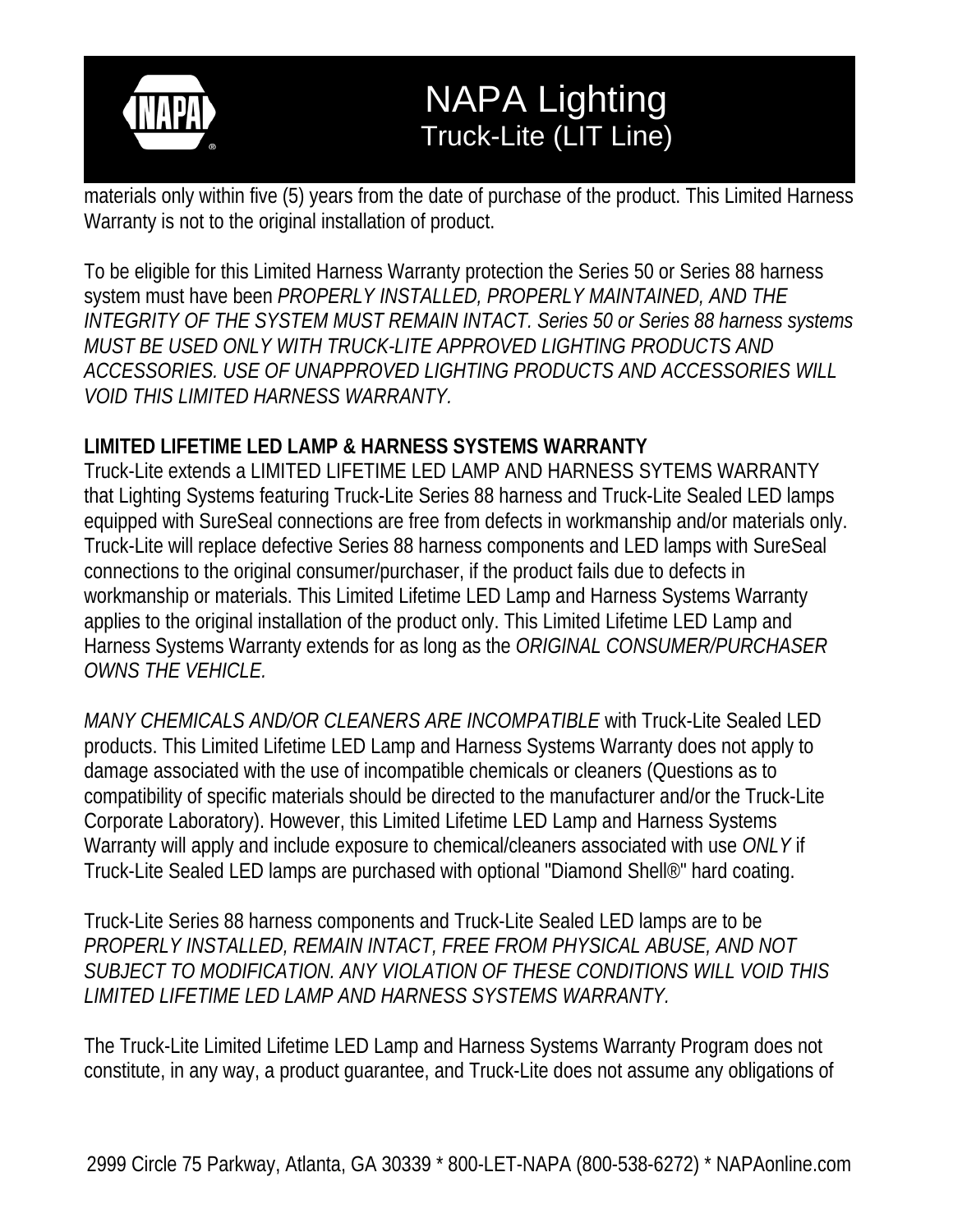

any kind whatsoever beyond sending a free replacement of the product covered by the Limited Lifetime LED Lamp and Harness Systems Warranty.

In no event shall Truck-Lite be liable for incidental or consequential damages, nor shall Truck-Lite's liability for any claims or damage arising out of or connected with this Limited Lifetime LED Lamp and Harness Systems Warranty or the manufacture, sales, delivery or use of the products with which this Limited Lifetime LED Lamp and Harness Systems Warranty is concerned exceed the purchase price of the products.

There are no warranties, expressed or implied (including any warranty of merchantability or fitness), which extend beyond this warranty. The loss of use of the product, loss of time, inconvenience, commercial loss, incidental or consequential damages are not covered. The manufacturer reserves the right to change the design of the product without assuming any obligation to modify any product previously manufactured or to replace warranted product other than with redesigned product.

#### **SIGNAL-STAT LED SERIES LAMP WARRANTY**

Truck-Lite extends a Limited 2-Year Warranty to the original purchaser that the Signal-Stat Sealed LED lamp is free from defects in workmanship and/or materials only. Truck-Lite will replace any Sealed LED Lamp to the original consumer/purchaser, if the lamp fails due to defects in workmanship and/or materials only.

The LED Limited 2-Year Warranty does not apply to severe applications such as buses, construction equipment and off-road vehicles. These applications are example only and are not all inclusive of each excluded application. Many chemicals and/or cleaners are incompatible with Signal-Stat sealed LED products. The LED 2-Year Warranty does not apply to damage associated with incompatible chemicals or cleaners. Not subject to improper installation or modification and must be used only with Truck-Lite approved wiring accessories. Any violation of these conditions will void this LED 2-Year Lamp Warranty.

This LED 2-Year Lamp Warranty is not transferable and applies to the original installation of the Signal-Stat Sealed LED lamp for as long as the original consumer/purchaser owns the vehicle.

#### **PRODUCT WARRANTY**

All other products in our catalog may be eligible for a replacement if the failure is deemed to be due to a failure in either material or workmanship within one year of purchase. The replacement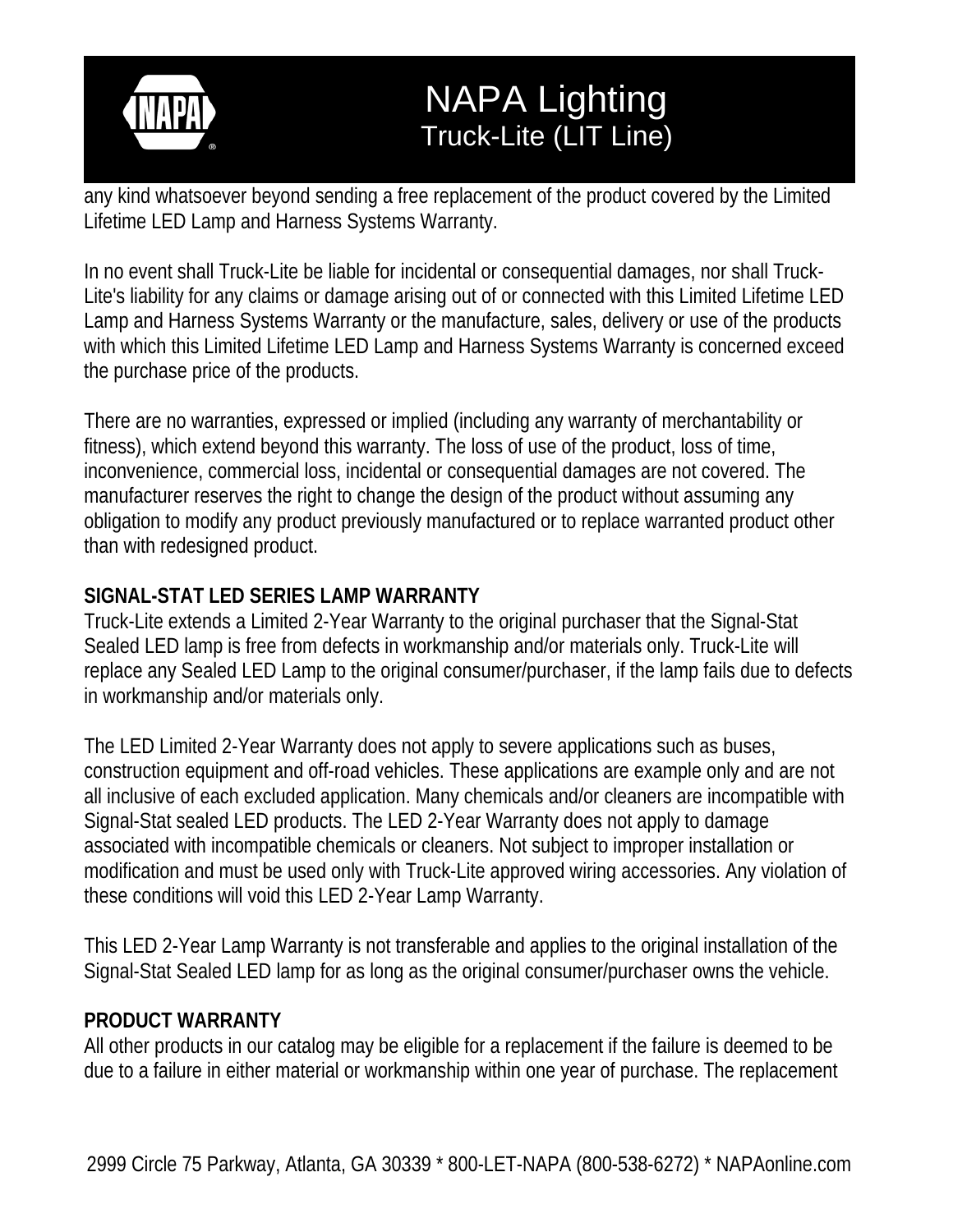

of defective products is made at the discretion of Truck-Lite Co., Inc. and is based on the results of an analysis of the returned products by our warranty administrator.

Products submitted for Limited Warranty consideration may be inspected by our laboratory. Replacement will be based upon Truck-Lite uniform limited warranty procedure and/or the result of the laboratory evaluation. Charges for damages and/or labor costs cannot be accepted by Truck-Lite Co., Inc. As stated earlier, we believe our products should provide good service under proper operating conditions, and this attitude will be reflected in our consideration of items returned for examination.

The Truck-Lite Limited Warranty Program does not constitute, in any way, a product guarantee, and Truck-Lite does not hereby assume any obligations of any kind whatsoever beyond sending a free replacement of the product when covered by a Limited Warranty.

There are no warranties, expressed or implied (including any warranty of merchantability or fitness), which extend beyond this Limited Warranty. The loss of use of the product, loss of time, inconvenience, commercial loss, incidental or consequential damages are not covered. The manufacturer reserves the right to change the design of the product without assuming any obligation to modify any product previously manufactured or to replace warranted product other than with redesigned product.

This Limited Warranty gives you special legal rights. You may also have other rights from state to state. Some states do not allow limitations on how long an implied warranty lasts. Some states do not allow the exclusion or limitation of incidental or consequential damages. Therefore, the above limitation(s) or exclusion(s) may not apply to you.

### **PRODUCT REPLACEMENT INSTRUCTIONS**

To be eligible for Limited Warranty consideration, contact the Truck-Lite Regional Salesman in your area or call Customer Service at 800/562-5012. Upon issuance of a *RETURNED GOODS AUTHORIZATION NUMBER*, return the failed product, freight prepaid to: Truck-Lite Co., Inc. Attention: Warranty Administrator Wahoo Industrial Park 3300 Wahoo Drive Williamsport, PA 17701